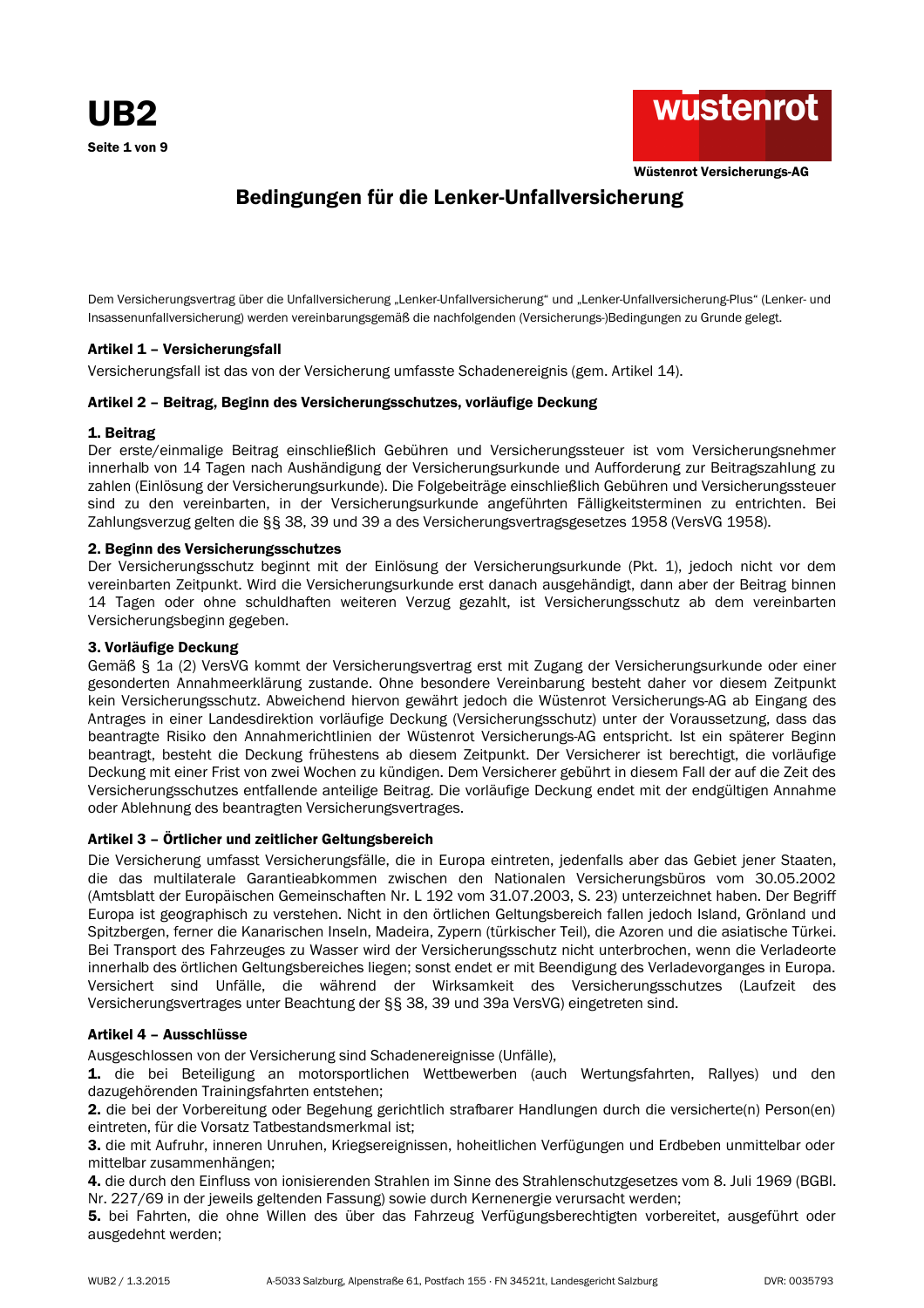6. die der Versicherte infolge einer Geistes- oder Bewusstseinsstörung (auch durch Alkohol- oder Suchtgifteinfluss sowie durch Medikamentenmissbrauch) erleidet:

7. Ausgeschlossen sind ferner als Unfallfolgen (auch Verschlimmerungen): Bandscheibenhernien und Bauch- oder Unterleibsbrüche jeder Art.

Versicherungsschutz besteht jedoch, wenn der Versicherte beweist, dass die Bandscheibenhernien durch direkte mechanische oder chemische Einwirkung auf die Wirbelsäule aufgetreten sind, und dass es sich dabei nicht um eine Verschlimmerung schon vor dem Unfall bestehender Krankheitserscheinungen handelt.

Dies gilt auch für die angeführten Bauch- oder Unterleibsbrüche, sofern der Versicherte beweist, dass sie durch eine von außen kommende mechanische oder chemische Einwirkung direkt herbeigeführt worden sind und nicht anlagebedingt waren.

# Artikel 5 - Obliegenheiten

1. Als Obliegenheiten, deren Verletzung zum Zeitpunkt des Versicherungsfalles den Versicherer von der Verpflichtung zur Leistung gemäß den Voraussetzungen und Begrenzungen des § 6 Abs. 1 und 1a VersVG 1958 befreit, wird die Verpflichtung bestimmt, das Fahrzeug nicht zu einem anderen als dem im Versicherungsvertrag vereinbarten Zweck zu verwenden.

2. Als Obliegenheiten zur Verminderung der Gefahr oder zur Verhütung einer Erhöhung der Gefahr, deren Verletzung zum Zeitpunkt des Versicherungsfalles den Versicherer von der Verpflichtung zur Leistung gemäß den Voraussetzungen und Begrenzungen des § 6 Abs. 2 VersVG 1958 befreit, werden bestimmt,

2.1 dass der Lenker in jedem Fall die kraftfahrrechtliche Berechtigung besitzt, die für das Lenken des Fahrzeuges auf Straßen mit öffentlichem Verkehr vorgeschrieben ist; dies gilt auch dann, wenn das Fahrzeug nicht auf Straßen mit öffentlichem Verkehr gelenkt wird; ferner dass sich der Lenker nicht in einem durch Alkohol, Suchtgift oder durch Medikamentenmissbrauch beeinträchtigten Zustand befindet. Die Verpflichtung zur Leistung bleibt gegenüber dem Versicherungsnehmer und den versicherten Personen bestehen, wenn für diese die Obliegenheitsverletzung ohne Verschulden nicht erkennbar war.

2.2 mit dem Fahrzeug Personen nur unter Einhaltung der betreffenden kraftfahrrechtlichen Vorschriften zu befördern.

3. Als Obliegenheiten, deren Verletzung nach Eintritt des Versicherungsfalles den Versicherer von der Verpflichtung zur Leistung gemäß den Voraussetzungen und Begrenzungen des § 6 Abs. 3 VersVG 1958 befreit, werden bestimmt.

3.1 nach Möglichkeit zur Feststellung des Sachverhaltes beizutragen:

3.1.2 dem Versicherer innerhalb einer Woche

- den Versicherungsfall unter möglichst genauer Angabe des Sachverhaltes sowie

- die Einleitung eines damit im Zusammenhang stehenden verwaltungsbehördlichen oder gerichtlichen Verfahrens in geschriebener Form mitzuteilen:

3.1.3 dass der behandelnde Arzt oder die behandelnde Krankenanstalt sowie diejenigen Ärzte oder Krankenanstalten, von denen der Versicherte aus anderen Anlässen behandelt oder untersucht worden ist, ermächtigt und aufgefordert werden, die vom Versicherer verlangten Auskünfte zu erteilen und Berichte zu liefern. Ist der Unfall einem Sozialversicherer gemeldet, so ist auch dieser im vorstehenden Sinne zu ermächtigen;

3.1.4 dass sich der Unfallgeschädigte auf Verlangen des Versicherers von den von diesem bezeichneten Ärzten untersuchen lässt:

3.1.5 dass ein Todesfall dem Versicherer binnen drei Tagen anzuzeigen ist, und zwar auch dann, wenn der Unfall bereits gemeldet ist;

3.1.6 dem Versicherer das Recht einzuräumen, die Leiche durch Ärzte zu besichtigen zu lassen;

3.1.7 dass der Unfallgeschädigte unverzüglich ärztliche Hilfe in Anspruch zu nehmen und die ärztliche Behandlung bis zum Abschluss des Heilverfahrens regelmäßig fortzusetzen hat;

3.2 Nach Erhalt des Formulars für Unfallanzeigen ist dieses ohne Verzug dem Versicherer ausgefüllt zuzusenden; außerdem sind dem Versicherer alle verlangten sachdienlichen Auskünfte zu erteilen.

3.3 Die mit dem Unfall befassten Behörden sind zu ermächtigen und zu veranlassen, die vom Versicherer verlangten Auskünfte zu erteilen.

3.4 Dem Versicherer ist, wenn der Versicherte in ein Spital zu ambulanter und/oder stationärer Behandlung der Unfallfolgen eingewiesen ist, nach der Entlassung aus dem Spital bzw. der ambulanten Behandlung eine Bescheinigung der Spitalsverwaltung einzusenden, in welcher der volle Vor- und Zuname des Versicherten, dessen Geburtsdaten, der Tag der Aufnahme zur Spitalsbehandlung und der Tag der Entlassung sowie die Diagnose angegeben sein müssen.

3.5 Bei Inanspruchnahme von Unfallkosten PLUS-Leistungen sind dem Versicherer die Originalbelege zu überlassen.

# Artikel 6 - Schadenminderungs- und Rettungspflicht

1. Der Versicherungsnehmer ist verpflichtet, beim Eintritt des Versicherungsfalles nach Möglichkeit für die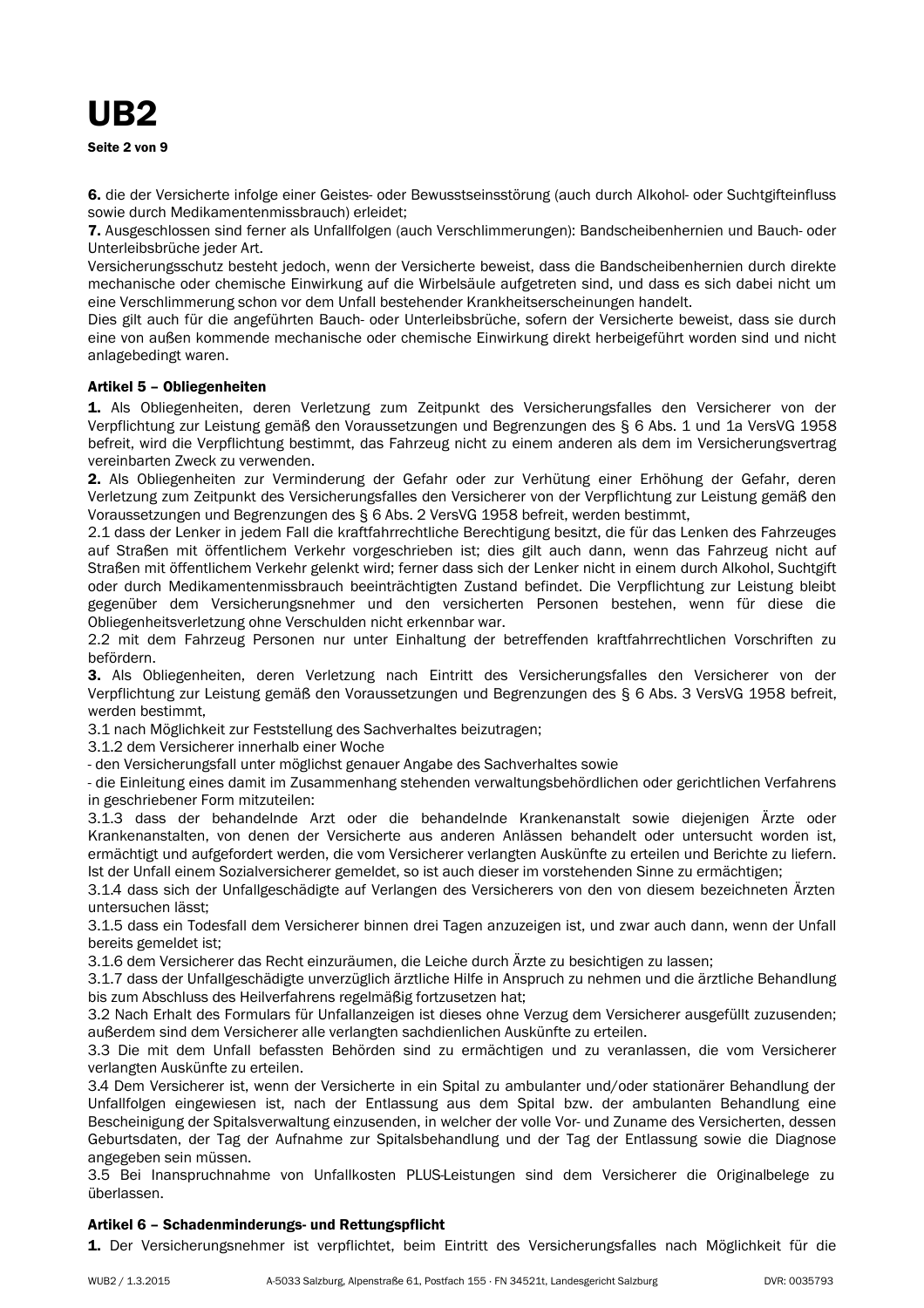



#### Wüstenrot Versicherungs-AG

Abwendung und Minderung des Schaden zu sorgen und dabei die Weisungen des Versicherers zu befolgen. Wenn es die Umstände gestatten, hat er solche Weisungen einzuholen. Ebenso ist für angemessene Krankenpflege zu sorgen.

2. Hat der Versicherungsnehmer diese Verpflichtungen verletzt, ist der Versicherer nach den Bestimmungen des § 62 Abs. 2 VersVG 1958 leistungsfrei.

# Artikel 7 - Abtretungsverbot

Versicherungsansprüche dürfen vor ihrer endgültigen Feststellung ohne ausdrückliche Zustimmung des Versicherers weder abgetreten noch verpfändet werden.

# Artikel 8 - Vertragsdauer und Kündigung

#### 1. Vertragsdauer

Die Versicherung wird auf unbestimmte Dauer abgeschlossen. Sie verlängert sich jeweils um ein weiteres Jahr, wenn sie nicht unter Einhaltung einer Frist von einem Monat zum Ende der Vertragsdauer bzw. zum Ende jedes nachfolgenden Versicherungsjahres in geschriebener Form gekündigt wird. Das Versicherungsjahr richtet sich nach dem ursprünglichen Versicherungsbeginn, sofern nicht eine ausdrückliche andere Regelung besteht oder vereinbart ist. Beträgt die Vertragsdauer weniger als ein Jahr, endet die Versicherung ohne Kündigung.

Hiervon unabhängig teilt diese Lenker-Unfallversicherung ungeachtet einer allfälligen separaten Vertragsausfertigung das Schicksal des Kfz-Haftpflichtversicherungsvertrages; d.h. im Falle der Auflösung des KFZ-Haftpflichtversicherungsvertrages für das versicherte und in der Versicherungsurkunde bezeichnete Kraftfahrzeug (z.B. bei Veräußerung des Kfz) erlischt auch diese Lenker-Unfallversicherung. Bei Wegfall des versicherten Interesses gelten die Bestimmungen des § 68 VersVG 1958. Im Fall der Veräußerung des Fahrzeuges gelten die §§ 69 ff VersVG 1958.

2. Kündigung nach Eintritt des Versicherungsfalles

2.1 Nach Eintritt des Versicherungsfalles kann der Versicherungsnehmer kündigen, wenn der Versicherer einen begründeten Anspruch auf die Versicherungsleistung ablehnt oder seine Anerkennung verzögert.

Die Kündigung ist vorzunehmen innerhalb eines Monates

- nach Ablehnung des begründeten Anspruches auf die Versicherungsleistung:

- nach Rechtskraft des Urteiles im Fall eines Rechtsstreites vor Gericht;

- nach Fälligkeit der Versicherungsleistung (Art. 18).

Die Kündigung kann mit sofortiger Wirkung oder zum Ende der laufenden Versicherungsperiode erfolgen.

2.2 Nach Eintritt des Versicherungsfalles kann der Versicherer kündigen, wenn er den Anspruch auf die Versicherungsleistung dem Grunde nach anerkannt oder eine Versicherungsleistung erbracht hat oder wenn der Versicherungsnehmer einen Anspruch auf Versicherungsleistung arglistig erhoben hat.

Die Kündigung ist vorzunehmen innerhalb eines Monates

- nach Anerkennung dem Grunde nach;

- nach erbrachter Versicherungsleistung;

- nach Ablehnung des arglistig erhobenen Anspruches auf Versicherungsleistung.

Die Kündigung kann nur unter Einhaltung einer einmonatigen Kündigungsfrist erfolgen. Falls der Versicherungsnehmer einen Anspruch arglistig erhoben hat, kann der Versicherer mit sofortiger Wirkung kündigen.

2.3 Dem Versicherer gebührt der auf die abgelaufene Versicherungszeit bis zur Vertragsauflösung entfallende anteilige Beitrag.

# Artikel 9 - Form der Erklärungen

1. Für alle Erklärungen und Informationen des Versicherungsnehmers, versicherter Personen oder sonstiger Dritter genügt es zur Wirksamkeit, wenn sie in geschriebener Form erfolgen und dem Versicherer zugehen. Der geschriebenen Form wird durch einen Text in Schriftzeichen, aus dem die Person des Erklärenden hervorgeht (z.B. Telefax oder E-Mail), entsprochen. Ausgenommen hiervon sind Erklärungen, für welche gesetzlich die Schriftform vorgesehen ist oder für welche die Schriftform ausdrücklich und gesondert vereinbart wurde. Schriftform bedeutet, dass dem Erklärungsempfänger das Original der Erklärung vom Erklärenden eigenhändig unterschrieben zugehen muss. Bloß mündlich abgegebene Erklärungen und Informationen des Versicherungsnehmers, der versicherten Personen oder sonstigen Dritten sind nicht wirksam.

2. Wenn der Versicherungsnehmer seinen Wohnort wechselt (bzw. bei Änderung seiner Postanschrift) muss er dem Versicherer seine neue Adresse unverzüglich mitteilen. Andernfalls können für ihn Nachteile entstehen, da der Versicherer ihm gegenüber abzugebende Erklärungen an seine, dem Versicherer zuletzt bekannt gegebene Adresse zusenden kann. In diesem Fall wird die Erklärung des Versicherers zu dem Zeitpunkt wirksam, in dem sie dem Versicherungsnehmer ohne die Änderung der Anschrift bei regelmäßiger Beförderung zugegangen wäre und dieser bei seiner Anwesenheit davon hätte Kenntnis nehmen können.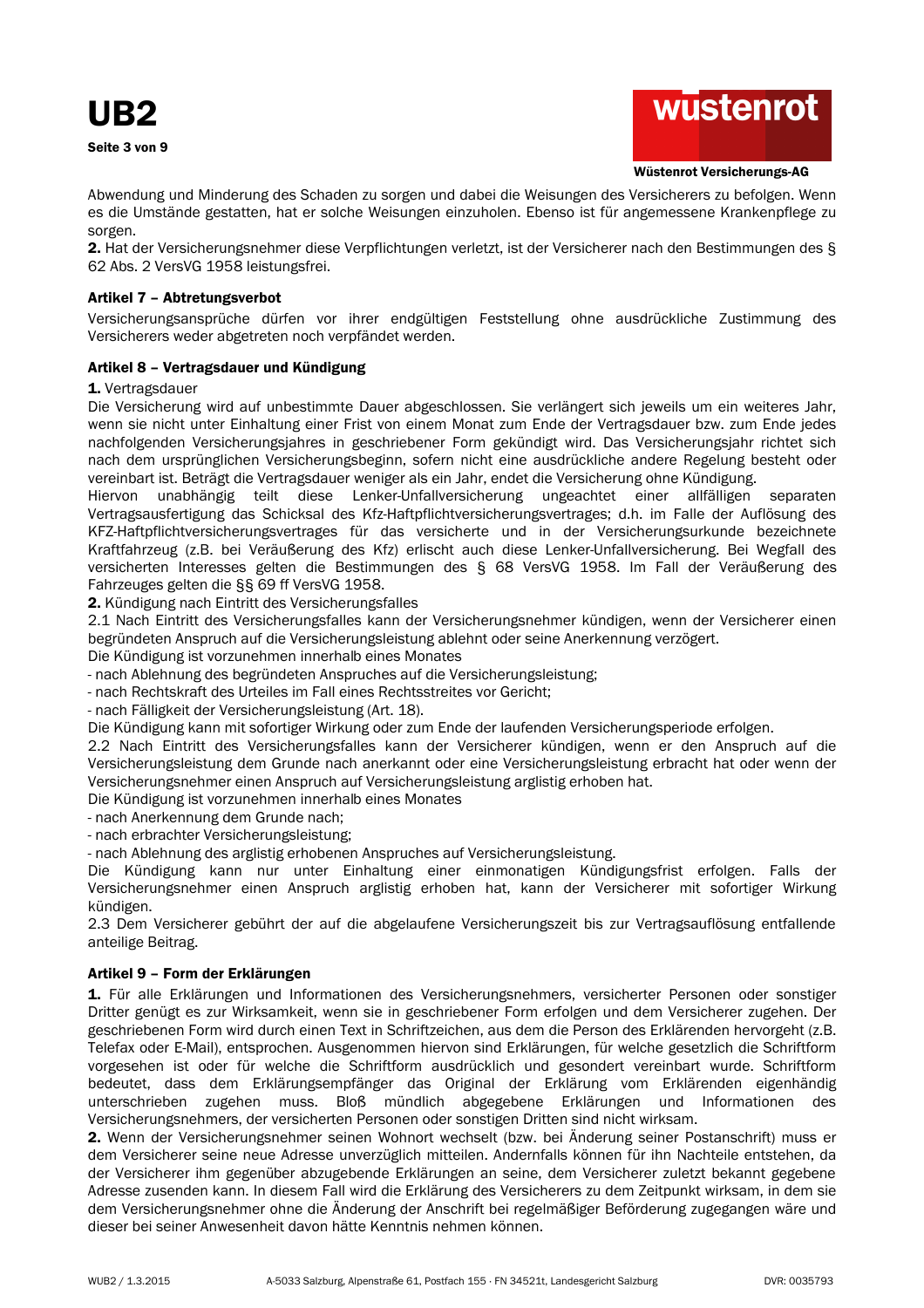#### Artikel 10 - Rechtsstellung der am Vertrag beteiligten Personen

1. Die Unfallversicherung wird gegen Unfälle, die dem Fahrzeuglenker (gemäß Artikel 14) zustoßen, genommen. 2. Eine Versicherung gegen Unfälle, die einem Anderen (Fahrzeuginsassen) zustoßen, gilt im Zweifel als für Rechnung des Anderen genommen. Die Vorschriften der §§ 75 bis 79 VersVG sind mit der Maßgabe anzuwenden. dass die Ausübung der Rechte aus dem Versicherungsvertrag ausschließlich dem Versicherungsnehmer zusteht. 3. Alle für den Versicherungsnehmer getroffenen Bestimmungen gelten sinngemäß auch für den Fahrzeuglenker und jene Personen, die Ansprüche aus dem Versicherungsvertrag geltend machen. Diese Personen sind neben dem Versicherungsnehmer für die Erfüllung der Obliegenheiten, der Schadenminderungs- und Rettungspflicht verantwortlich.

#### Artikel 11 - Gerichtsstand und Erfüllungsort

1. Erfüllungsort für die beiderseitigen Verpflichtungen aus dem Versicherungsvertrag, insbesondere jene der Beitragszahlung sowie der Versicherungsleistung, ist jeweils der Sitz des Versicherers.

2. Der Versicherungsnehmer und die versicherten Personen, die zur selbständigen Geltendmachung von Ansprüchen aus dem Versicherungsverhältnis berechtigt sind, können diese auch bei den Gerichten geltend machen, in deren Sprengel sie ihren Wohnsitz oder gewöhnlichen Aufenthalt oder ihren Sitz im Inland haben.

#### Artikel 12 - Anzuwendendes Recht, Versicherungsaufsichtsbehörde

Auf diesen Vertrag kommt österreichisches Recht zur Anwendung. Die Versicherungsaufsicht obliegt der "Finanzmarktaufsicht" (FMA), A-1090 Wien, Otto-Wagner-Platz 5.

#### Artikel 13 - Versicherungsformen und versicherte Personen

1. Die Versicherung wird abgeschlossen

1.1 für den Lenker:

Die für die versicherten Leistungen (siehe Artikel 15) vereinbarten, in der Versicherungsurkunde ausgewiesenen Versicherungssummen gelten für den jeweiligen Lenker des im Vertrag (in der Versicherungsurkunde) bezeichneten Fahrzeuges.

1.2 für die Insassen (für maximal vier (4) Plätze nach dem Platzsystem):

Die für die versicherten Leistungen (siehe Artikel 15) vereinbarten, in der Versicherungsurkunde ausgewiesenen Versicherungssummen gelten für jeden einzelnen kraftfahrrechtlich genehmigten Platz des im Vertrag bezeichneten Fahrzeuges, höchstens jedoch für insgesamt vier Plätze (ohne Berücksichtigung des Lenkers).

Sind im Unfallzeitpunkt mehr als vier (4) Personen oder mehr Personen versichert, als Plätze kraftfahrrechtlich genehmigt sind oder mehr Plätze vorhanden als im Versicherungsantrag angegeben (jeweils ohne Berücksichtigung des Lenkers), so wird die Versicherungsleistung für die einzelne Person entsprechend gekürzt. Die auf die einzelne versicherte Person entfallende Versicherungssumme errechnet sich aus der Teilung der insgesamt zur Verfügung stehenden Versicherungssumme durch die Anzahl der im Unfallzeitpunkt versicherten Personen.

2. Versicherte Personen sind solche, die sich mit Willen des Versicherungsnehmers oder des über das Fahrzeug Verfügungsberechtigten in dem Fahrzeug befinden oder im ursächlichen Zusammenhang mit ihrer Beförderung im Rahmen des Artikels 14 Pkt. 1. tätig werden.

# Artikel 14 - Umfang der Versicherung

#### 1. Gegenstand der Versicherung

1.1 Die Versicherung bezieht sich auf Unfälle in ursächlichem Zusammenhang mit dem Lenken, Benutzen, dem Be- und Entladen sowie dem Einweisen des versicherten Kraftfahrzeuges oder Anhängers. Unfälle beim Ein- und Aussteigen sind mitversichert.

1.2 Für die Dauer der Zuweisung eines Wechselkennzeichens hat die Lenker-Unfallversicherung nur für das Fahrzeug Gültigkeit, an dem die Kennzeichentafeln jeweils angebracht sind.

#### 2. Unfallbegriff

2.1 Unfall ist ein vom Willen des Versicherten unabhängiges Ereignis, das plötzlich von außen mechanisch oder chemisch auf seinen Körper einwirkt und eine körperliche Schädigung oder den Tod nach sich zieht.

2.2 Als Unfall gelten auch folgende vom Willen des Versicherten unabhängige Ereignisse:

a) Ertrinken:

b) Verbrennungen, Verbrühungen, Einwirkungen von Blitzschlag oder elektrischem Strom;

c) Einatmen von Gasen oder Dämpfen, es sei denn, dass diese Einwirkungen allmählich erfolgen;

d) Unfälle infolge eines Herzinfarktes oder Schlaganfalles, sowie ein Herzinfarkt oder Schlaganfall, der als Folge eines Unfalles eintritt:

e) Verrenkungen von Gliedern sowie Zerrungen und Zerreißungen von an Gliedmaßen und an der Wirbelsäule befindlichen Muskeln, Sehnen, Bändern und Kapseln.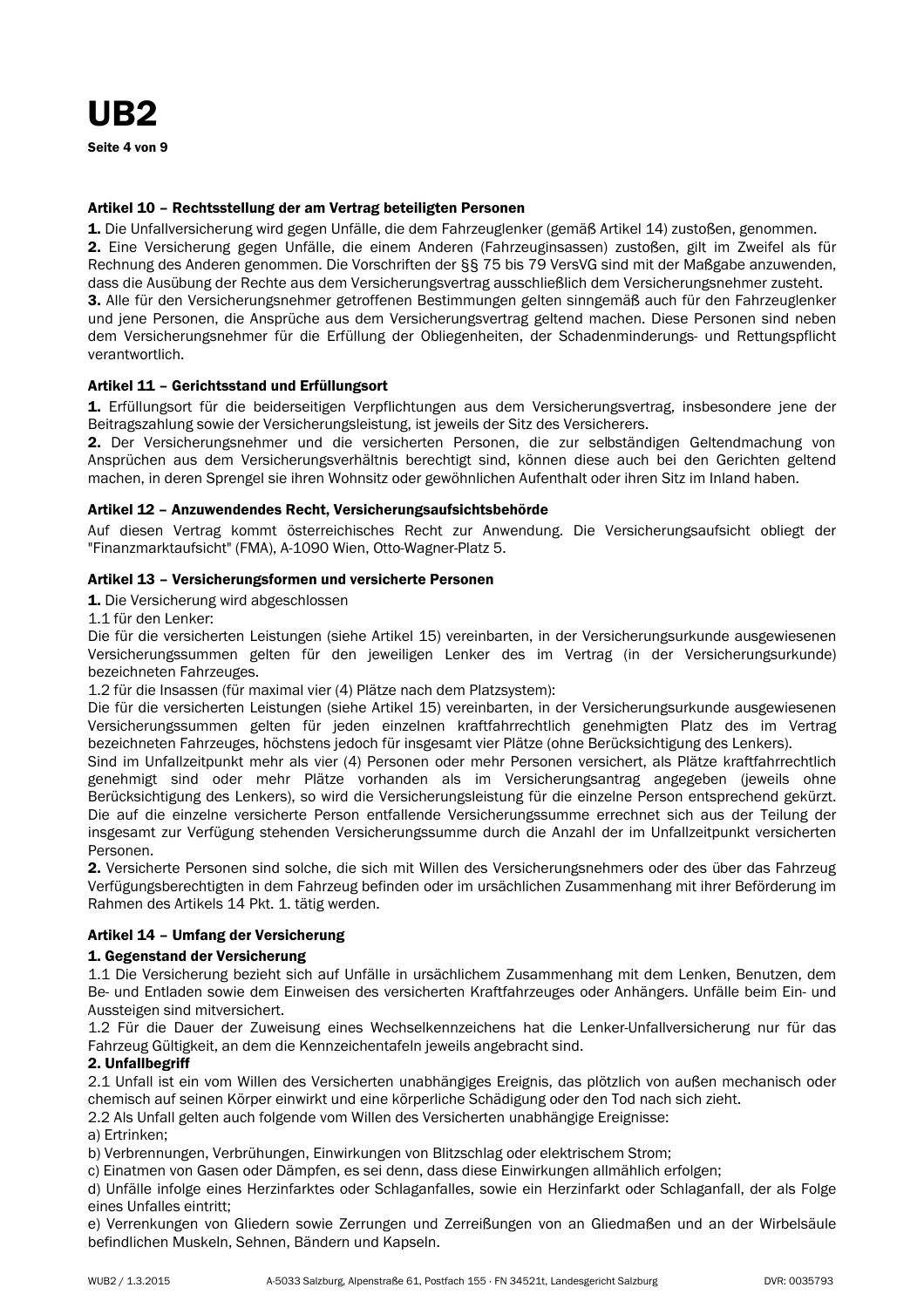UB<sub>2</sub>

Seite 5 von 9



Wüstenrot Versicherungs-AG

2.3 Krankheiten gelten nicht als Unfälle, übertragbare Krankheiten auch nicht als Unfallfolgen.

# Artikel 15 - Versicherungsleistung

Versichert sind

- der Unfalltod (Pkt. 1.)
- die dauernde Invalidität (Pkt. 2.)
- Ersthilfeleistung bei Schwerverletzung (Pkt. 3.)
- Unfallkosten PLUS (Pkt. 4.)
- Unfallpauschale (Pkt. 5.)

# 1. Unfalltod

1.1 Tritt innerhalb eines Jahres vom Unfall an gerechnet der Tod als Folge des Unfalles ein, wird die für den Todesfall versicherte Summe gezahlt.

1.2 Auf die Unfalltodleistung werden nur Zahlungen angerechnet, die für Unfallinvalidität (mit und ohne Progression) und für Ersthilfeleistung bei Schwerverletzung aus demselben Ereignis geleistet worden sind. Einen Mehrbetrag an Leistung für Unfallinvalidität und für Ersthilfeleistung bei Schwerverletzung kann der Versicherer nicht zurückverlangen.

1.3 Bei Personen unter 15 Jahren werden innerhalb der Versicherungssumme nur die aufgewendeten angemessenen Begräbniskosten ersetzt.

In den Fällen des Artikel 13 Pkt. 1.2 wird der auf andere versicherte Personen entfallende Teilbetrag aus der versicherten Todesfallsumme um den durch diese Begrenzung freiwerdenden Betrag verhältnismäßig erhöht.

# 2. Dauernde Invalidität

2.1 Ergibt sich innerhalb eines Jahres vom Unfalltag an gerechnet, dass als Folge des Unfalles eine dauernde Unfallinvalidität zurückbleibt, wird aus der hierfür versicherten Summe der dem Grade der Unfallinvalidität entsprechende Betrag gezahlt.

2.2 Für die Bemessung des Unfallinvaliditätsgrades gilt - unter Ausschluss jeder anderen Art des Nachweises eines höheren oder geringeren Invaliditätsgrades - folgende Bestimmung:

bei völligem Verlust oder völliger Funktionsunfähigkeit

eines Armes ab Schultergelenk 80%

eines Daumens 20%

eines Zeigefingers 10%

eines anderen Fingers 5%

eines Beines bis über die Mitte des Oberschenkels 70%

einer großen Zehe 5%

einer anderen Zehe 2%

bei völligem Verlust der Sehkraft beider Augen 100%

bei völligem Verlust der Sehkraft eines Auges 50%

bei völligem Verlust des Gehörs beider Ohren 60%

bei völligem Verlust des Gehörs eines Ohres 30%

bei völligem Verlust des Geruchssinnes 10%

bei völligem Verlust des Geschmackssinnes 10%

der Milz 10%

der Niere 20%

der Stimme 40%

2.2.1 Bei teilweisem Verlust oder teilweiser Funktionsunfähigkeit der vorgenannten Körperteile oder Organe werden die Prozentsätze des Pkt. 2.2. anteilig angewendet. Bei Funktionseinschränkungen von Armen und Beinen ist der Satz für die gesamte Extremität anteilig anzuwenden. Wenn bereits die zweite Niere vor dem Unfall oder als Unfallfolge beeinträchtigt ist, ist Punkt 2.3 anzuwenden.

2.3 Für andere Körperteile und Sinnesorgane bemisst sich der Unfallinvaliditätsgrad danach, inwieweit die normale körperliche oder geistige Funktionsfähigkeit insgesamt beeinträchtigt ist. Dabei sind ausschließlich medizinische Gesichtspunkte zu berücksichtigen. Waren betroffene Körperteile oder Sinnesorgane oder deren Funktionen bereits vor dem Unfall dauernd beeinträchtigt, wird der Unfallinvaliditätsgrad um die Vorinvalidität gemindert.

2.4 Sind mehrere Körperteile oder Sinnesorgane durch den Unfall beeinträchtigt, werden die nach den vorstehenden Bestimmungen ermittelten Unfallinvaliditätsgrade zusammengerechnet. Der Invaliditätsgrad aus einem Unfall bzw. die Versicherungsleistung pro Versicherungsfall sind jedoch mit 100 % (der versicherten Summe) begrenzt.

2.5 Im ersten Jahr nach dem Unfall wird eine Invaliditätsleistung nur erbracht, wenn Art und Umfang der Unfallfolgen aus ärztlicher Sicht eindeutig feststehen und ein Ableben im ersten Jahr nach dem Unfall auszuschließen ist.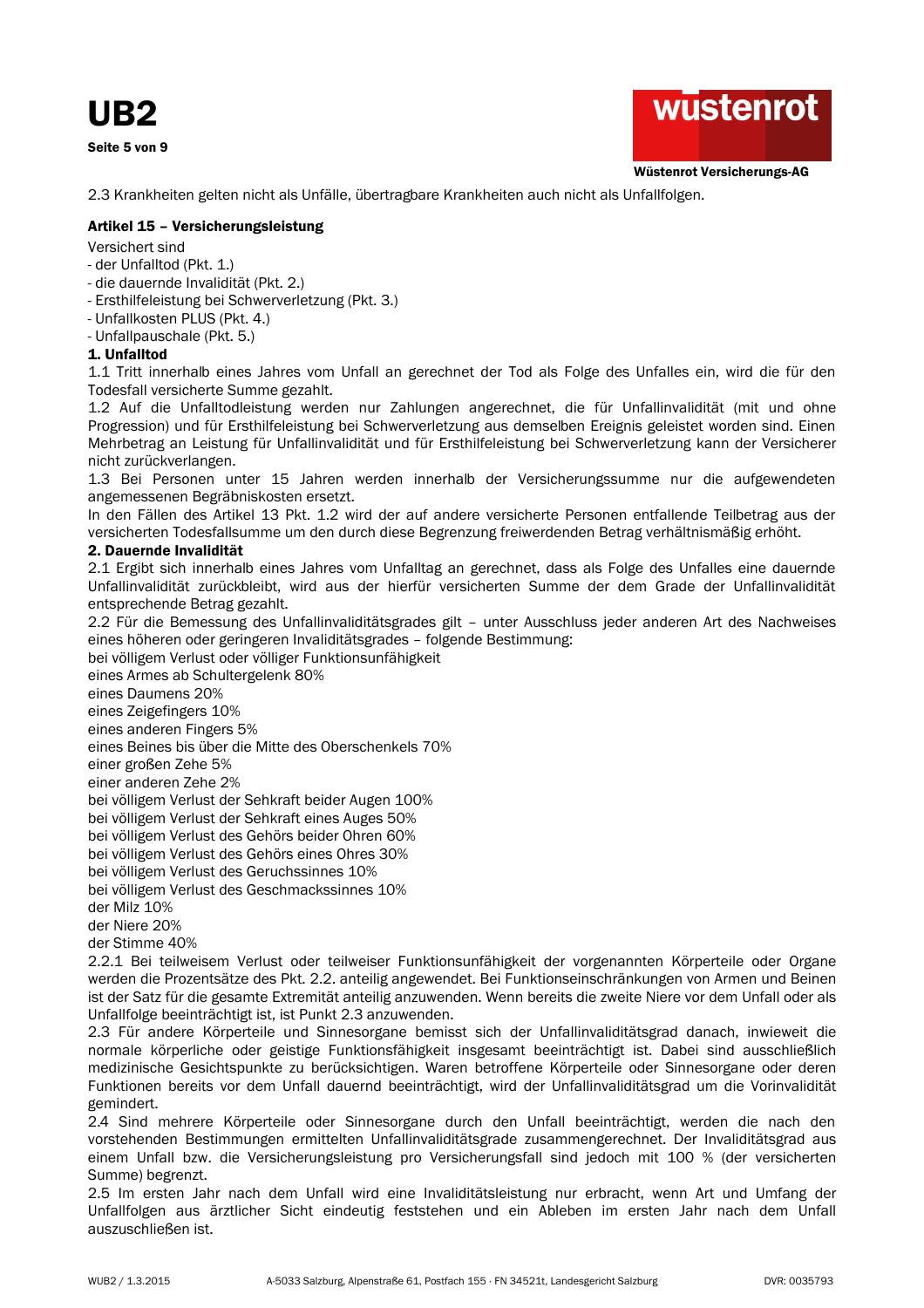# UB<sub>2</sub>

Seite 6 von 9

2.6 Steht der Grad der dauernden Unfallinvalidität nicht eindeutig fest, sind sowohl der Versicherte als auch der Versicherer berechtigt, den Unfallinvaliditätsgrad jährlich bis vier Jahre ab dem Unfalltag ärztlich neu bemessen zu lassen.

2.7 Stirbt der Versicherte

2.7.1 unfallbedingt innerhalb eines Jahres nach dem Unfall, besteht kein Anspruch auf Unfallinvaliditätsleistung;

2.7.2 aus unfallfremder Ursache innerhalb eines Jahres nach dem Unfall, ist nach dem Grad der dauernden Unfallinvalidität zu leisten, mit dem aufgrund der zuletzt erstellten ärztlichen Befunde zu rechnen gewesen wäre.

2.7.3 unfallbedingt oder aus unfallfremder Ursache später als ein Jahr nach dem Unfall, ist ebenfalls nach dem Grad der dauernden Unfallinvalidität zu leisten, mit dem aufgrund der zuletzt erstellten ärztlichen Befunde zu rechnen gewesen wäre.

# 3. Ersthilfeleistung bei Schwerverletzung

3.1 Der Versicherer erbringt nach einem Unfall gemäß den nachstehenden Bestimmungen eine Ersthilfeleistung in Höhe der hierfür vereinbarten Versicherungssumme bei folgenden schweren Verletzungen, soweit diese nicht innerhalb eines Monats nach Eintritt des Unfalles zum Tod des Versicherten führen:

- Querschnittlähmung nach Schädigung des Rückenmarks;  $\blacksquare$
- Amputation eines Fußes oberhalb des oberen Sprunggelenkes oder einer Hand oberhalb des Handgelenkes;  $\mathbf{r}$
- Schweres Schädel-Hirntrauma mit zweifelsfrei nachgewiesener Hirnquetschung und/oder Hirnblutung und Bewusstlosigkeit:
- Verbrennung 2. oder 3. Grades von mehr als 30% der Körperoberfläche;
- Erblindung oder hochgradige Sehbehinderung beider Augen. Als hochgradige Sehbehinderung gilt eine  $\blacksquare$ Verminderung der Sehschärfe auf höchstens 1/20 der normalen Sehschärfe.

Schwere Mehrfachverletzung:

- Fraktur von mehreren Wirbelkörpern;
- Fraktur von zwei langen Röhrenknochen an unterschiedlichen Extremitäten:
- Gewebezerstörende Schäden an zwei inneren Organen:

Kombination aus mindestens zwei der folgenden Verletzungen:

- Fraktur eines langen Röhrenknochens.
- Fraktur des Beckens, sofern die Stabilität des Beckens beeinträchtigt ist.
- Fraktur eines Wirbelkörpers,
- Gewebezerstörender Schaden eines inneren Organs.

3.2 Das Vorliegen einer schweren Verletzung im Sinne dieser Bedingungen ist durch einen ausführlichen Bericht der behandelnden Ärzte nachzuweisen. Der Anspruch auf Ersthilfeleistung bei Schwerverletzungen entsteht einen Monat nach Eintritt des Unfalles.

# 4. Unfallkosten PLUS

Pro Versicherungsjahr werden Unfallkosten maximal bis zur Höhe der hierfür vereinbarten Versicherungssumme ersetzt. Darüber hinaus sind bei den Unfallkosten für einzelne Leistungsarten weitere Begrenzungen der Versicherungsleistung vorgesehen (vgl. Pkt. 1.1.1, 1.2, 1.5, 1.6, 1.7, 1.8, 1.9)

Besteht gegenüber einem Sozialversicherungsträger oder einem sonstigen Leistungsträger ein Ersatzanspruch, sind allfällige Vergütungen, auch wenn sie nachträglich erfolgen, auf die Leistungen des Versicherers anzurechnen bzw. diesem weiterzugeben.

Als Ausland gelten alle Länder der Erde mit Ausnahme der Republik Österreich.

Der Begriff des Unfalles ist in Artikel 14, Pkt.2. definiert.

# 1. UNFALLKOSTEN sind:

- 1.1. Bergungs- und Transportkosten bis zu EUR 15.000,00
- 1.2. Verlegungskosten bis zu EUR 15.000,00
- 1.3. Rücktransport- und Rückholkosten (aus dem Ausland)
- 1.4. Überführungskosten (aus dem Ausland)
- 1.5. Heil- und Begleitkosten bis zu EUR 3.000.00
- 1.6. Behandlungskosten (im Ausland) bis zu EUR 36.500.00
- 1.7. Kosmetische Operationen bis zu EUR 15.000,00
- 1.8. Rehabilitationskosten bis zu EUR 12.000,00
- 1.9. Fixkostenersatz bis zu EUR 8.000,00
- 1.1. Bergungs- und Transportkosten
- 1.1.1 Der Versicherer organisiert die Bergung bzw. Rettung und übernimmt die notwendigen Kosten bis zu EUR 15.000.00, wenn der Versicherte
- einen Unfall erlitten hat oder in Berg- oder Wassernot geraten ist und verletzt oder unverletzt geborgen werden muss, oder
- durch einen Unfall oder infolge Berg- oder Wassernot den Tod erleidet und seine Bergung erfolgen muss.
- 1.1.2 Bergungskosten sind die nachgewiesenen Kosten des Suchens nach dem Versicherten, der medizinischen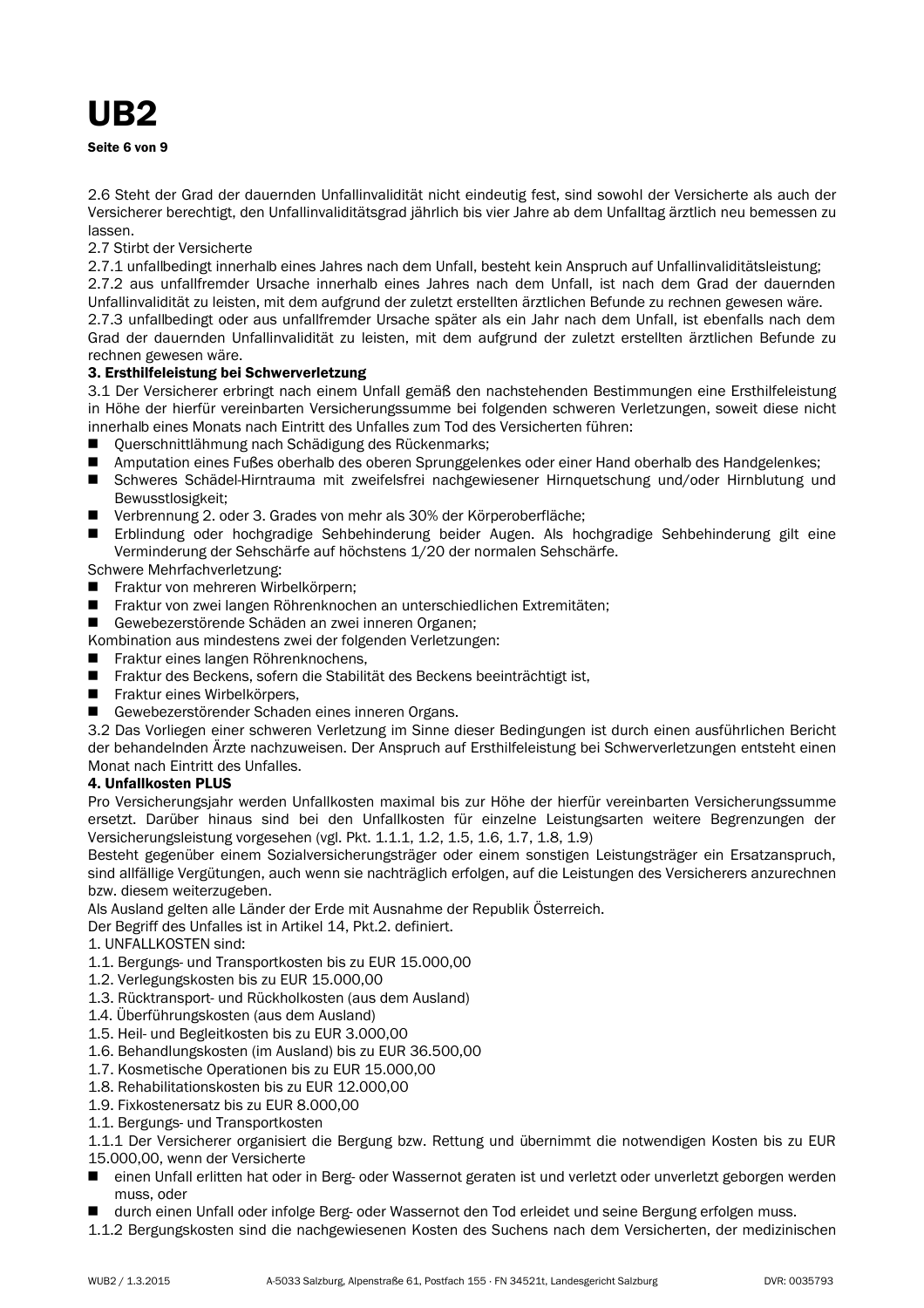

#### Wüstenrot Versicherungs-AG

Erstversorgung und seines Transportes bis zur nächsten befahrbaren Straße. Wenn andere Bergungsmittel nicht möglich sind, bzw. wenn schwere gesundheitliche Schäden zu befürchten sind werden die Kosten auch für ein Rettungsflugzeug (Rettungshubschrauber) einer hierfür eingerichteten Organisation übernommen.

1.1.3 Der Versicherungsschutz umfasst die Organisation und den Ersatz der Kosten eines infolge Unfalles erforderlichen, medizinisch begründeten und ärztlich angeordneten Transportes von der Unfallstelle in das nächstgelegene Krankenhaus inklusive der dabei entstandenen Kosten der medizinischen Versorgung. Wenn schwere gesundheitliche Schäden zu befürchten sind, werden die Kosten auch für ein Rettungsflugzeug (Rettungshubschrauber) einer hierfür eingerichteten Organisation übernommen.

#### 1.2. Verlegungskosten

Der Versicherer ersetzt nach einem Unfall (weltweit) und bei einer akuten Erkrankung (im Ausland) die Kosten bis zu EUR 15.000.00 für eine medizinisch notwendige und ärztlich angeordnete Verlegung des Versicherten, das ist der Transport von einem erstversorgenden Krankenhaus in ein Schwerpunktkrankenhaus oder in ein Krankenhaus mit einer speziellen Fachabteilung.

1.3. Rücktransport- und Rückholkosten (aus dem Ausland)

1.3.1 Der Versicherer organisiert und übernimmt die Kosten eines infolge Unfalles oder akuter Erkrankung erforderlichen, ärztlich angeordneten und medizinisch notwendigen Rücktransportes aus dem Ausland an den Wohnsitz des Versicherten bzw. zu einem dem Wohnsitz naheliegenden Krankenhaus, einschließlich der beim Transport notwendigen ärztlichen Versorgung und Betreuung. Voraussetzung ist, dass der Transport durch eine behördlich zugelassene Rettungsorganisation erfolgt (z.B. Tyrolean Air Ambulance).

Für einen solchen Rücktransport aus dem Ausland wird unbeschränkt Versicherungsschutz geboten. Die dafür aufgewendeten Kosten werden jedoch der vereinbarten Versicherungssumme für Unfallkosten zur Gänze angerechnet, sodass für weitere Unfallkosten (vgl. Pkt. 1) maximal der verbleibende Differenzbetrag geleistet wird. 1.3.2 Der Versicherer organisiert und übernimmt im Falle des Rücktransportes des verunfallten oder akut erkrankten Versicherten nach Pkt. 1.3.1 aus dem Ausland die Mehrkosten der gemeinsamen Rückholung von mitreisenden, im gemeinsamen Haushalt mit der versicherten Person lebenden Kindern und des Ehepartners (Lebensgefährten) oder einer Begleitperson minderjähriger versicherter Personen. Unter Mehrkosten sind jene Kosten zu verstehen, die durch die Nichtverwendbarkeit oder nur teilweisen Verwendbarkeit gebuchter und bezahlter Rückflugtickets bzw. sonstiger Fahrausweise entstehen.

1.4. Überführungskosten (aus dem Ausland)

Im Todesfall des Versicherten nach Unfall oder akuter Erkrankung im Ausland organisiert der Versicherer die Überführung der Leiche bzw. übernimmt er die nachweislich aufgewendeten Kosten der Überführung bis zu dessen letztem Wohnort.

1.5. Heil- und Begleitkosten

Pro Versicherungsfall werden Heil- und Begleitkosten im In- und Ausland bis zu EUR 3.000,00 ersetzt, sofern nicht von einem Sozialversicherungsträger Ersatz zu leisten ist oder von einem sonstigen Leistungsträger Ersatz geleistet wurde. Allfällige Vergütungen, auch wenn sie nachträglich erfolgen, sind auf die Leistungen des Versicherers anzurechnen bzw. diesem weiterzugeben.

1.5.1 Heilkosten sind die Kosten, die zur Behebung der Unfallfolgen aufgewendet wurden und nach ärztlicher Verordnung, dem in Österreich anerkannten medizinischen Wissensstand folgend, notwendig waren und innerhalb von vier Jahren vom Unfalltag an gerechnet entstehen. Hierzu zählen auch die notwendigen Kosten des Verletztentransportes, einer physikalischen Behandlung, Leihgebühren für Heilbehelfe (z.B.: Gehhilfen, Rollstuhl) Kosten der erstmaligen Anschaffung künstlicher Gliedmaßen und eines Zahnersatzes sowie anderer, nach ärztlichem Ermessen erforderlicher erstmaliger Anschaffungen.

1.5.2 Wird aufgrund des Unfalles eines versicherten Kindes ein Krankenhausaufenthalt erforderlich, werden die für die Unterbringung einer Begleitperson vom Krankenhaus dafür verrechneten Verpflegungskosten der allgemeinen Gebührenklasse, im Rahmen der vereinbarten Versicherungssumme gegen Vorlage der Originalrechnung übernommen.

# 1.6. Behandlungskosten (nur im Ausland)

Im Falle eines Unfalles oder einer akuten Erkrankung im Ausland übernimmt der Versicherer die nachgewiesenen Kosten (Behandlungskosten) für die stationäre und ambulante Heilbehandlung operativer und nicht operativer Art in Krankenhäusern und Sanatorien; die ärztliche Behandlung außerhalb eines Krankenhauses ebenso wie einen medizinisch notwendigen ärztlich angeordneten Krankentransport zur ärztlichen Behandlung, auch wenn dieser auf dem Luftweg erfolgt.

Pro Versicherungsfall werden Behandlungskosten im Ausland bis zu EUR 36.500,00 ersetzt, sofern nicht von einem Sozialversicherungsträger Ersatz zu leisten ist oder von einem sonstigen Leistungsträger Ersatz geleistet wurde. Allfällige Vergütungen, auch wenn sie nachträglich erfolgen, sind auf die Leistungen des Versicherers anzurechnen bzw. diesem weiterzugeben.

1.7. Kosmetische Operationen

1.7.1 Wird durch einen Unfall die Körperoberfläche der versicherten Person derart beschädigt oder verformt, dass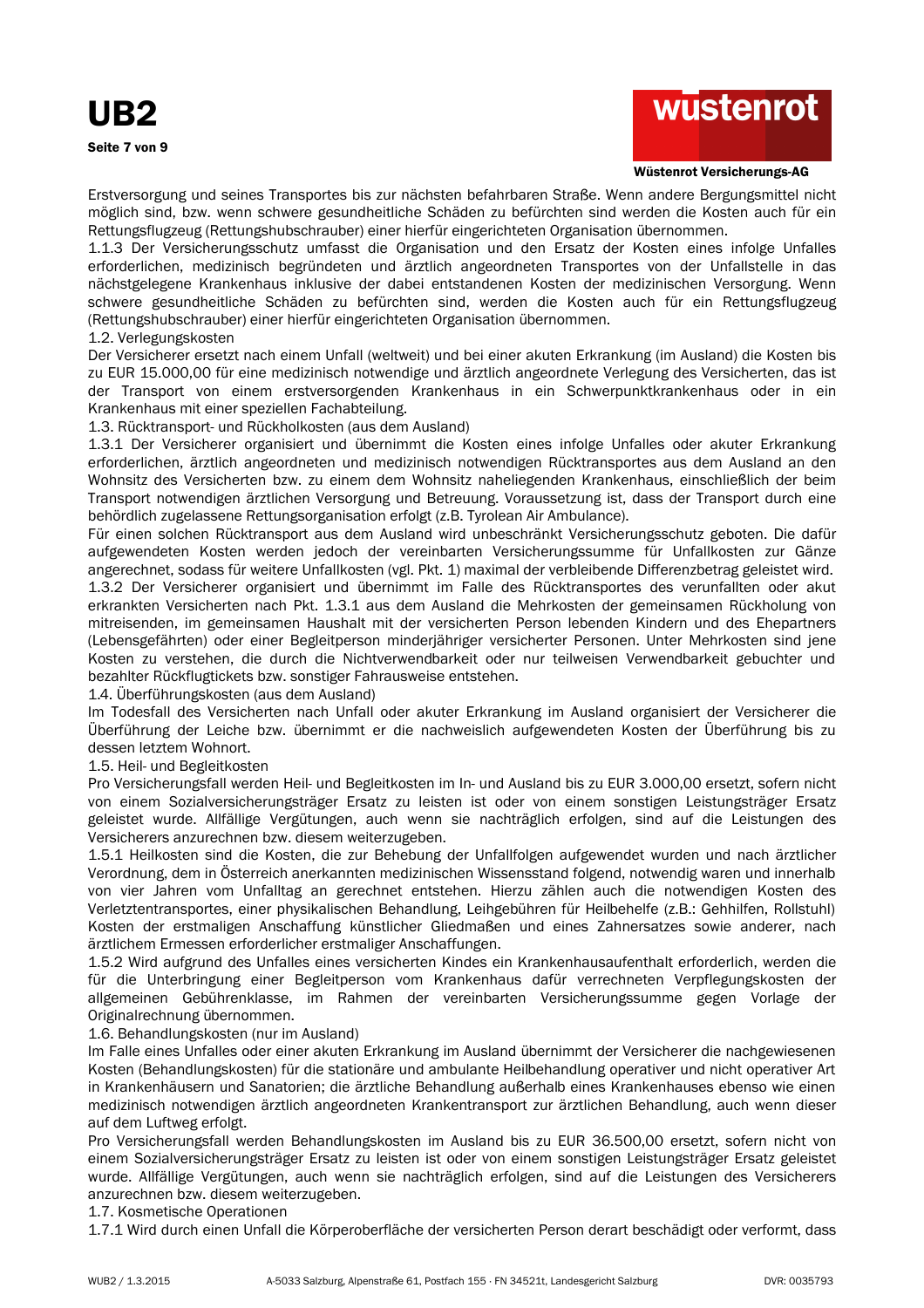nach Abschluss der Heilbehandlung ihr äußeres Erscheinungsbild dauernd beeinträchtigt ist und entschließt sich die versicherte Person, sich zum Zwecke der Beseitigung dieses Mangels einer kosmetischen Operation zu unterziehen, übernimmt der Versicherer je Versicherungsfall die mit der Operation und der klinischen Behandlung in Zusammenhang stehenden Kosten für Arzthonorar, Medikamente, Verbandszeug und sonstige ärztlich verordnete Heilmittel sowie die Kosten für die Unterbringung und Verpflegung in der allgemeinen Gebührenklasse der Klinik bis zu EUR 15.000.00.

1.7.2 Ersetzt werden nur jene Operationskosten und nur jene Kosten der klinischen Behandlung, die durch den Unfall nachweislich entstanden sind

# 1.8. Rehabilitationskosten

Ist nach einem Unfall mit großer Wahrscheinlichkeit mit einer dauernden Unfallinvalidität von zumindest 35 % zu rechnen, werden Kosten für Maßnahmen der Rehabilitation bis zu EUR 12.000,00 durch den Versicherer übernommen. Voraussetzung dafür ist, dass die Kosten im Rahmen des durch den Versicherer organisierten Rehabilitationsmanagements innerhalb von 2 Jahren nach dem Unfall entstehen. Für durch den Versicherten selbst veranlasste Maßnahmen werden Kosten nur im Rahmen der Heilkosten (siehe Pkt. 1.5) ersetzt. 1.9. Fixkosten

Ist nach einem Unfallereignis, die versicherte Person unfallbedingt zu 100 % (völlig) arbeitsunfähig, werden Fixkosten (Wohnraummiete inkl. Betriebskosten), Kreditzahlungen für Wohnraumschaffung, Alimente, sowie Versicherungsprämien für Sachversicherungen und reine Risikolebensversicherungen bei Wüstenrot bis max. EUR 1.000,00 pro Monat übernommen. Die genannten Fixkosten werden nach einer Karenz von 4 Monaten für höchstens 8 Monate, bei ununterbrochener/durchgehender Arbeitsunfähigkeit aufgrund des Unfallereignisses, jeweils monatlich gegen Nachweis, im Nachhinein ersetzt.

2. AUSSCHLÜSSE (für Unfallkosten)

Eine Leistungspflicht besteht nicht:

2.1. für bestehende chronische Leiden und Folgen;

2.2. für Krankheiten und Gebrechen, die in den letzten 6 Monaten vor Versicherungsbeginn behandelt worden oder behandlungsbedürftig gewesen sind und deren Folgen;

2.3. für Kosten von Impfungen und Pflegepersonal sowie vom Versicherer nicht bzw. nicht mit seiner Zustimmung in Auftrag gegebene ärztliche Gutachten und Atteste:

2.4. für Kosten die durch eine Unterbringung in der Sonderklasse in Spitälern, Krankenanstalten, privaten Sanatorien und gleichartigen Gesundheitseinrichtungen entstehen;

2.5. für Kosten von Erholungsreisen sowie von Bade- und Erholungsaufenthalten, ferner für Kosten der Reparatur oder der Wiederbeschaffung eines Zahnersatzes, künstlicher Gliedmaßen oder sonstiger künstlicher Behelfe.

2.6. für Schwangerschaftskomplikationen, Entbindungen, Fehlgeburten und Schwangerschaftsunterbrechungen mit allen Folgen, außer wenn diese durch einen Unfall herbeigeführt werden.

# 5. Unfallpauschale

Befindet sich die versicherte Person wegen eines Versicherungsfalles mehr als 14 Tage in ununterbrochener, medizinisch notwendiger stationärer Heilbehandlung, erbringt der Versicherer eine einmalige Pauschalleistung in der Höhe von EUR 2.000,00. Ein Anspruch auf diese Versicherungsleistung besteht pro Kalenderjahr nur einmal. Als Spitäler gelten Krankenanstalten und Sanatorien, die sanitätsbehördlich genehmigt sind, unter ständiger ärztlicher Leitung und Betreuung stehen und sich nicht auf die Anwendung bestimmter Behandlungsmethoden beschränken sowie Rehabilitationszentren der Sozialversicherungsträger.

# Artikel 16 - Sachliche Begrenzung des Versicherungsschutzes

Eine Versicherungsleistung wird nur für die durch den eingetretenen Unfall hervorgerufenen Folgen (körperliche Schädigung oder Tod) erbracht.

1. Bei der Bemessung des Unfallinvaliditätsgrades wird ein Abzug in Höhe einer Vorinvalidität nur vorgenommen. wenn durch den Unfall eine körperliche oder geistige Funktion betroffen ist, die schon vorher beeinträchtigt war.

Eine Vorinvalidität wird nach Artikel 15 Pkt. 2.2. und 2.3. bemessen.

2. Haben schon vor dem Unfall bestandene Krankheiten oder Gebrechen bei der durch ein Unfallereignis hervorgerufenen Gesundheitsschädigung oder deren Folgen mitgewirkt oder die Unfallfolgen beeinflusst, ist im Falle einer Invalidität der Prozentsatz des Invaliditätsgrades, ansonsten die Leistung entsprechend dem Anteil der Krankheit oder des Gebrechens zu verringern, sofern dieser Anteil mindestens 25% beträgt.

3. Für organisch bedingte Störungen des Nervensystems wird eine Leistung nur erbracht, wenn und soweit diese Störung auf eine durch den Unfall verursachte organische Schädigung zurückzuführen ist. Seelische Fehlhaltungen (Neurosen, Psychosen, Psychoneurosen) gelten nicht als Unfallfolgen.

4. Für Bandscheibenvorfälle wird eine Leistung nur erbracht, wenn sie durch direkte mechanische Einwirkung auf die Wirbelsäule entstanden sind und es sich nicht um eine Verschlimmerung von vor dem Unfall bestandenen Krankheitserscheinungen handelt.

5. Für Bauch- und Unterleibsbrüche jeder Art wird eine Leistung nur erbracht, wenn sie durch eine von außen